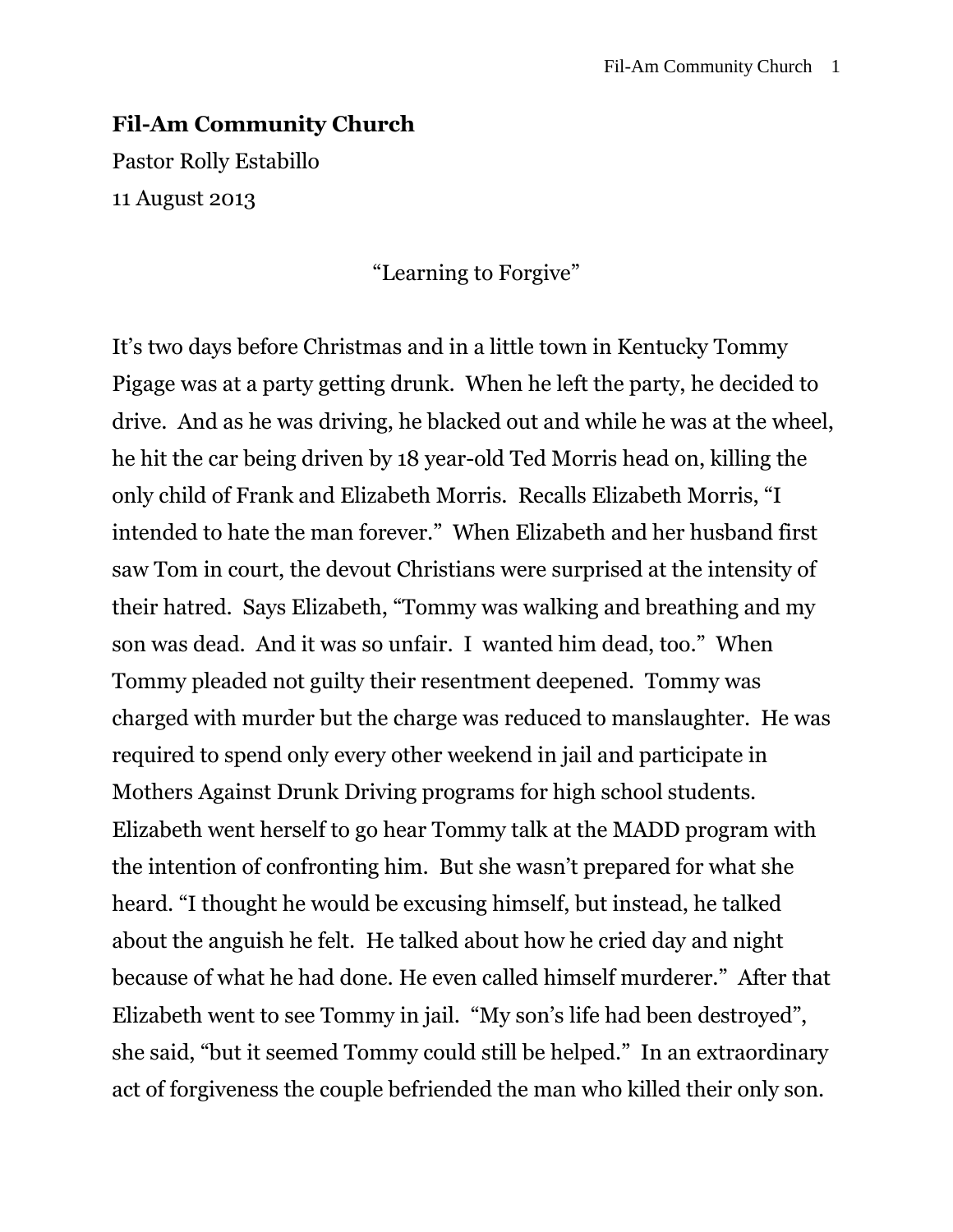Tommy began to go to the Morrises' church and spend every Wednesday and Sunday with them. He even became a follower of Jesus and was baptized. "Ted, my son, would have wanted it this way."

Elizabeth said, "He would not have wanted us to go on hating. The hatred was eating at me like cancer. Now I can be happy and I can really live again."

Today, we are continuing with our series on "How to Connect with God". First, we said that prayer and fasting can help you to make that vital connection with God. Then, last week, Pastor Dave talked about dwelling in God's Word as a way of tuning in to God. Today, we're going to look at still another way in which we can make that connection with God. We are looking at what is perhaps the most challenging way because it really does affect ourselves, others, and our relationship with God. I'm talking about the challenge of forgiveness. Let's be honest, it's not easy to let go when someone hurts us. Whether it's a big hurt, like someone being responsible for the death of our own son, or whether it's something small like a coworker saying a hurtful or harsh word that stings, it's not easy to let go. Forgiving someone is hard, but the Bible says, it's necessary. Because when we finally let go, when we finally forgive those who have hurt us, we open up our lives to God's best for our lives. To God's best plan and God's blessing for us. This is what Jesus says in Matthew 6:14-15, *"For if you forgive other people when they sin against you, your heavenly Father will also forgive you. 15 But if you do not forgive others their sins, your Father will not forgive your sins."*

Now, I'm not going to talk about the theological implications of this, but I think it's clear what Jesus says. The Father will not forgive if we don't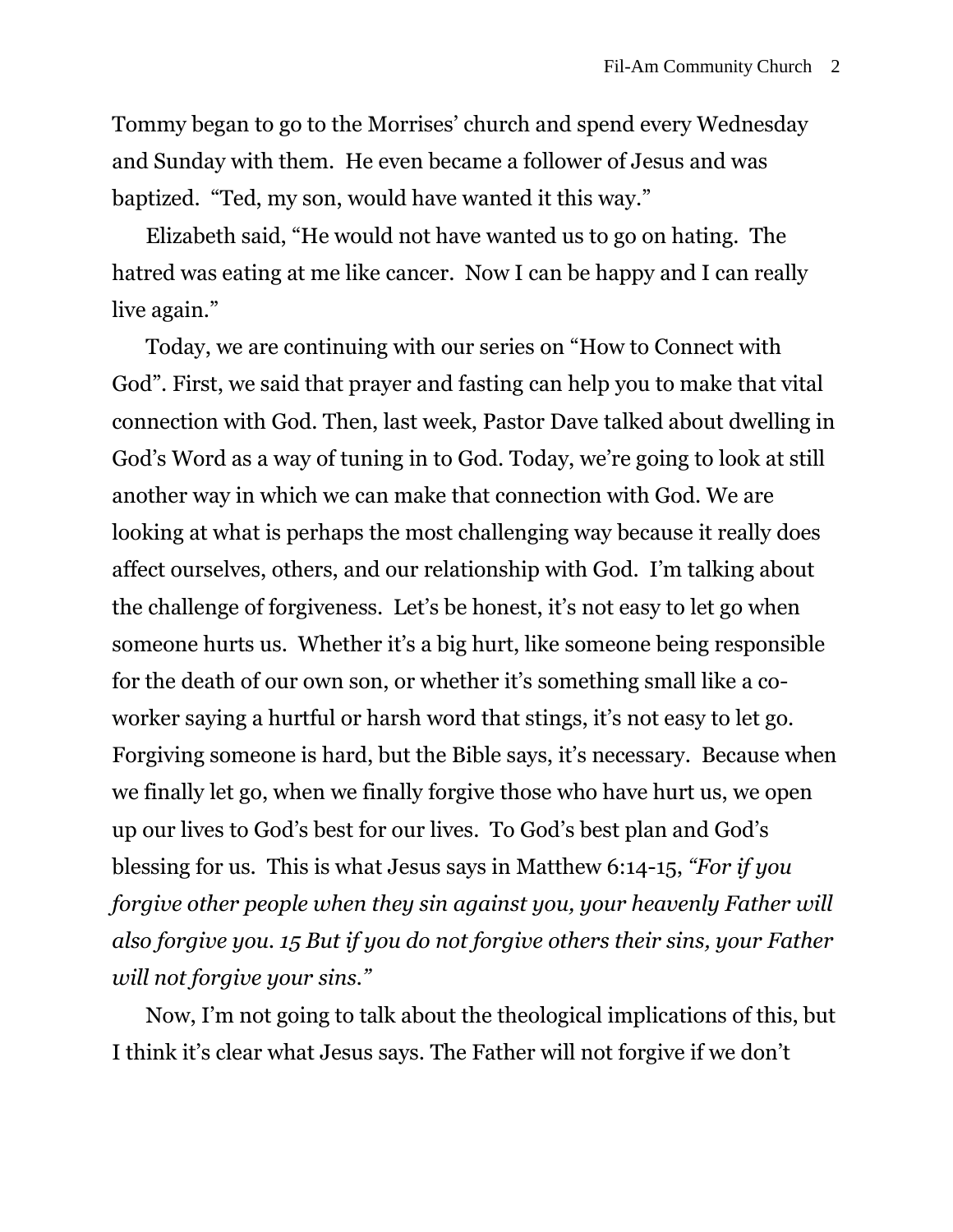forgive. That sounds pretty serious. This morning, let me talk about what the Bible says about forgiveness and how we can learn to forgive.

Now, before we actually look at what the Bible says, I've prepared a little quiz for you to take. True or false.

- 1. A person should not be forgiven until they ask for it.
- 2. Forgiveness includes restoring trust and reuniting a relationship immediately.
- 3. You haven't really forgiven until you've forgotten the offense.

If you study the Bible and you study what Jesus says, you'll discover that all three of those statements are false. We're going to talk today about what true forgiveness is. And before we talk about what it is, we have to talk about what it is not. Three things forgiveness is not.

**1. It is not conditional.** In other words, it's not based on somebody else's response. Real forgiveness is unconditional. It's not based on some promise that they'll never do it again. If you say to someone "I'll forgive you if…" that's not forgiveness. That's called bargaining. Genuine forgiveness is unconditional.

What if Jesus had said when He prayed, "Father forgive them if they ask for it." The truth is nobody had asked for it when Jesus prayed on the cross. *"Father, forgive them, for they don't know what they're doing."* (Luke 23:34) Genuine forgiveness is unconditional. It is offered whether or not it's asked for.

**2. It is not resuming a relationship without changes.** This is one of the most misunderstood concepts about forgiveness. Forgiveness is not the same as restoring a relationship. Some of you are afraid to forgive because you're afraid you're going to have to go back with that person. Or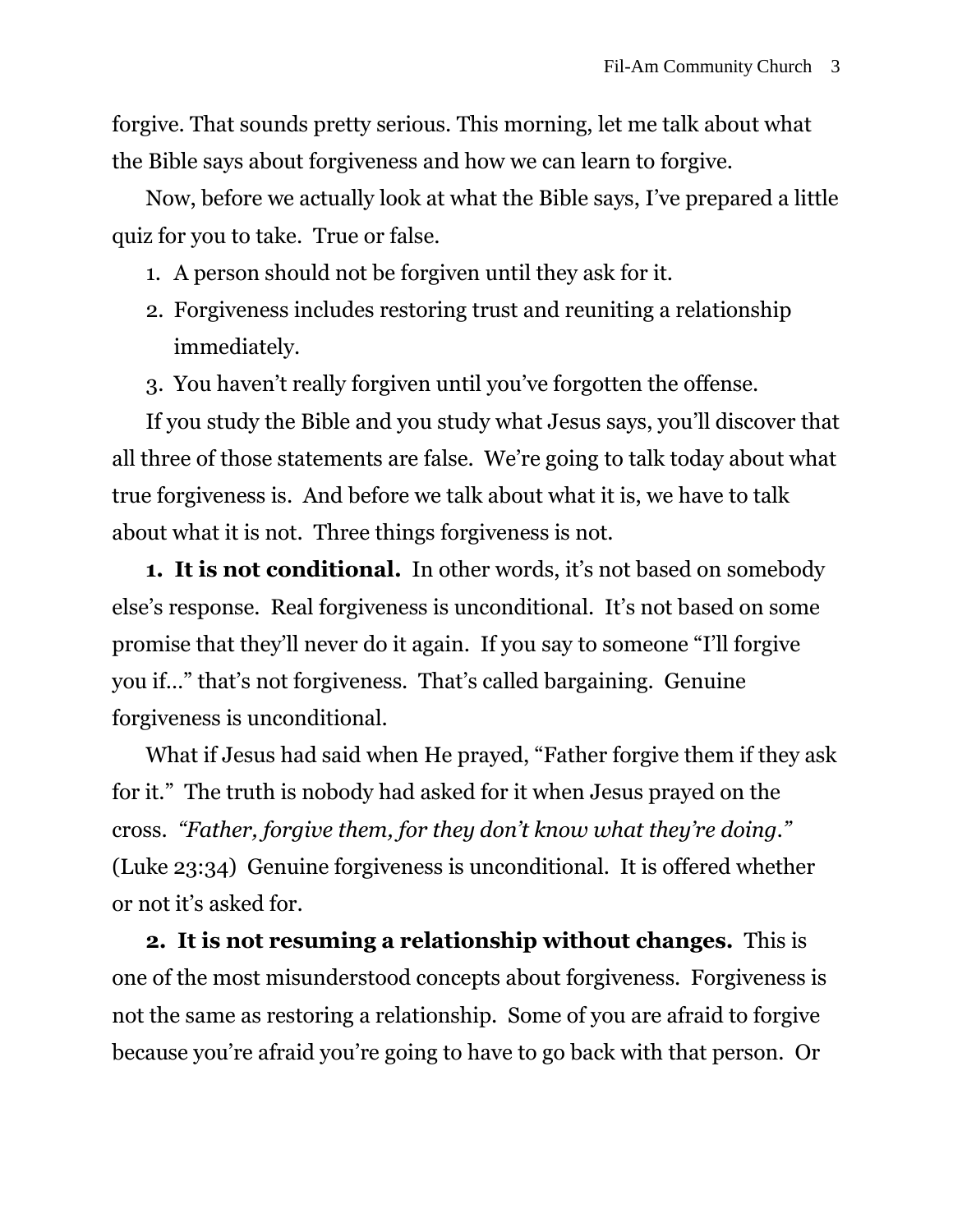you have to be goody-goody with that person again. And you'll have to be their best friend again or you'll have to remarry them or whatever.

No, restoring relationship and forgiveness are two different things, the Bible teaches. Forgiveness is instant. Trust must be built over a long period of time. The Bible says that those are two different things. Forgiveness takes care of the damage done. It just lets the person off the hook. You let them go – scot-free. But it doesn't guarantee that the relationship will be restored. Those are two different issues.

Forgiveness is your part in reconciliation, when you forgive the offender who's hurt you. But for a relationship to be restored, the offender has to do three other things that are totally unrelated to forgiveness.

One, demonstrate genuine repentance. They have to show that they're genuinely sorry before the relationship can be rebuilt. Genuine repentance, and that means a change in their lifestyle.

Two, they have to make restitution whenever possible for the damage done.

Three, the offender must rebuild your trust by proving they have changed over time.

Those are totally different from forgiveness. If somebody repeatedly wrongs you over and over – let's say somebody in your family or work or a former friend or a former spouse – somebody who repeatedly offends you over and over and over. You're obligated by God to forgive that person over and over and over. But you are not obligated to trust that person or instantly restore the relationship.

Do you understand the difference between trust and forgiveness? It takes more than forgiveness to build a relationship. It takes trust. And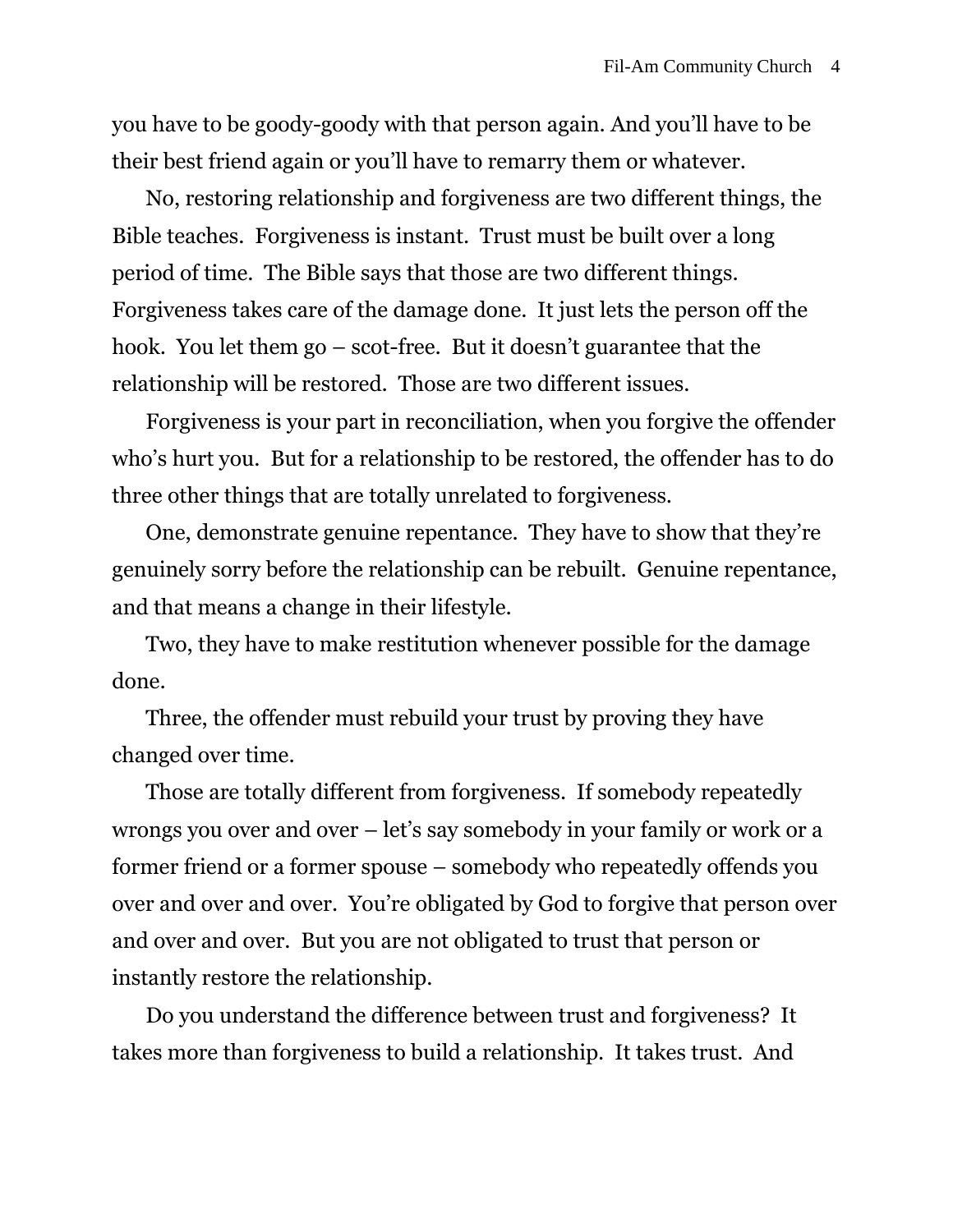trust is built over time. They say, "But wait! You've forgiven me. Can't we just go back to the way things were?" No. Trust must be rebuilt.

So forgiveness starts by making a choice. You forgive because it depends on you not the other person. And it's not resuming a relationship automatically. It's not saying, "OK, everything's back to normal" because it takes time to build trust.

**3. It is not forgetting what happened.** The Bible says forgiveness is not forgetting what happened. Some of you have been afraid to forgive somebody who hurt you in your life because you don't want to forget it. You've all heard the cliché "Forgive and forget". Isn't that nice? It sounds so sweet! Forgive and forget. The only problem is it's impossible to do. It's impossible. It's foolish and illogical.

In the first place, it's impossible to try to forget something. You can't try to forget anything. When you're trying to forget something, what are you focusing on? The very thing you want to forget. And whatever you focus on, you tend to move toward.

The fact is, your brain stores every single memory you've ever had. Doctors, brain surgeons, scientists know that if they were to open up your brain and take a probe and stimulate a certain part, they can bring back every single memory you've ever had in vivid color. Your brain does not forget anything.

It can be pushed down from trauma. It can be repressed. It can be put in the deep recesses of your mind. But your brain doesn't really ever forget anything. In fact, the only way to forget something is to replace it. You can't try to forget anything. You have to try to put something in its place.

I want to say, though, is that there's something better than forgetting. This will take you to a new level of spiritual maturity. There's something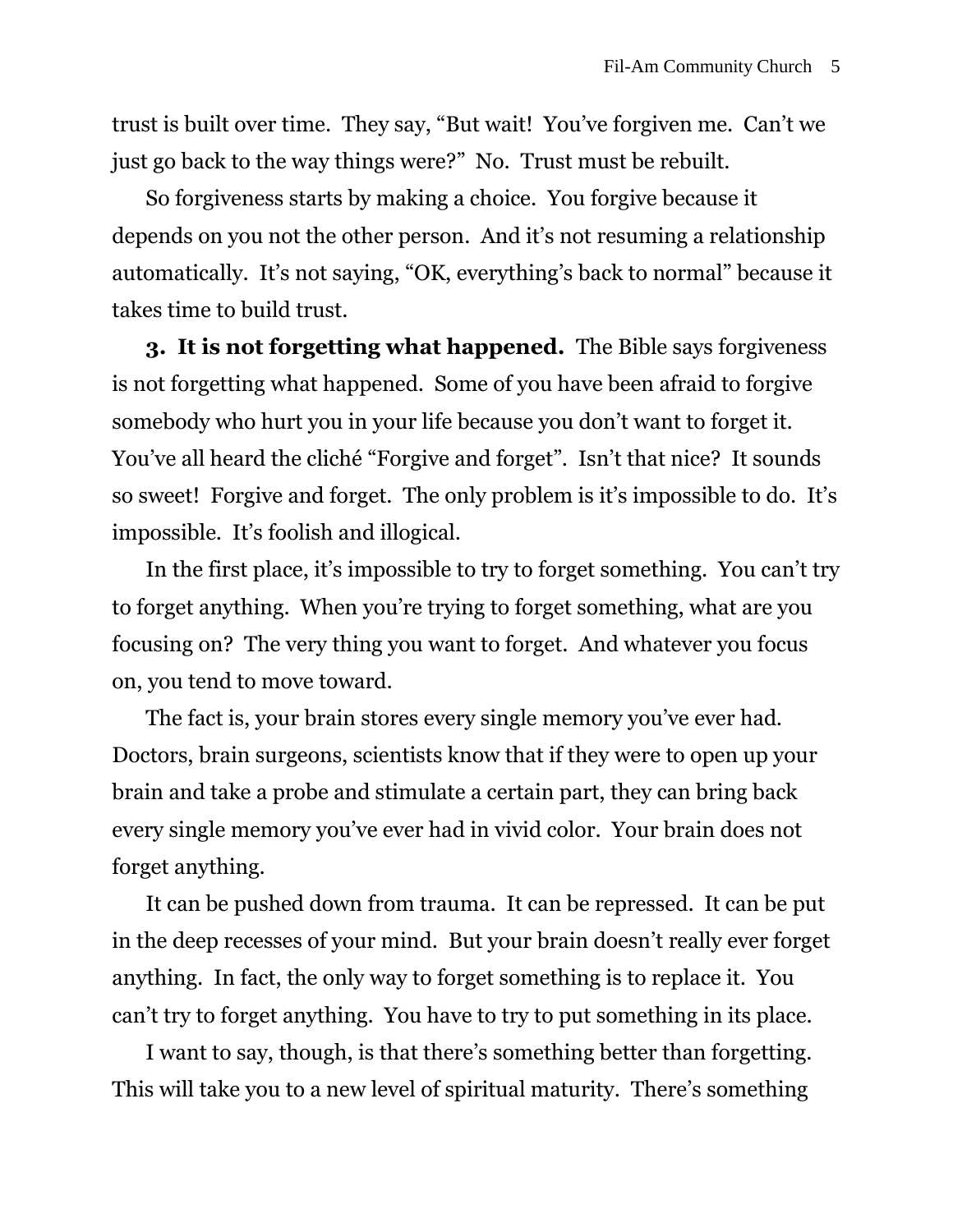better than forgetting. It's remembering but realizing how God can bring good even out of bad.

Romans 8:28 talks about how all things are not good – in fact, there's a lot of bad in the world. But all things work together for good. This is the difference between forgetting and letting go. You remember it, but you let it go. The Bible talks about letting go of the pain, letting go of the hurt, letting go of the resentment, letting go of the bitterness, not holding on to it. But that's not forgetting. Because you never will forget. In fact, the more painful something has happened in your life, the more likely it is that you're going to remember it.

Some people think, "When am I going to get to the point spiritually where I forget all those hurts?" You're not going to get there. The key is not forgetting.

The key is learning to see it through the lens of grace and through the lens of God's sovereignty and through the lens of how God can turn even bad things into good in your life if you'll trust Him and you learn to respond in the right way. So it's not forgetting what's happened.

If forgiveness is none of those things, what is real forgiveness? Real forgiveness involves three steps.

## **1. Real forgiveness is relinquishing my right to get even.**

This is the heart of real forgiveness. You don't seek revenge. The Bible says it like this in Romans 12:19 (NLT), "*Dear friends, never take revenge. Leave that to the righteous anger of God. For the Scriptures say, 'I will take revenge; I will pay them back,' says the LORD."*

You say, "If I give up my right to get even with somebody who's hurt me, that's unfair." You're right. It's unfair. Whoever said forgiveness is fair?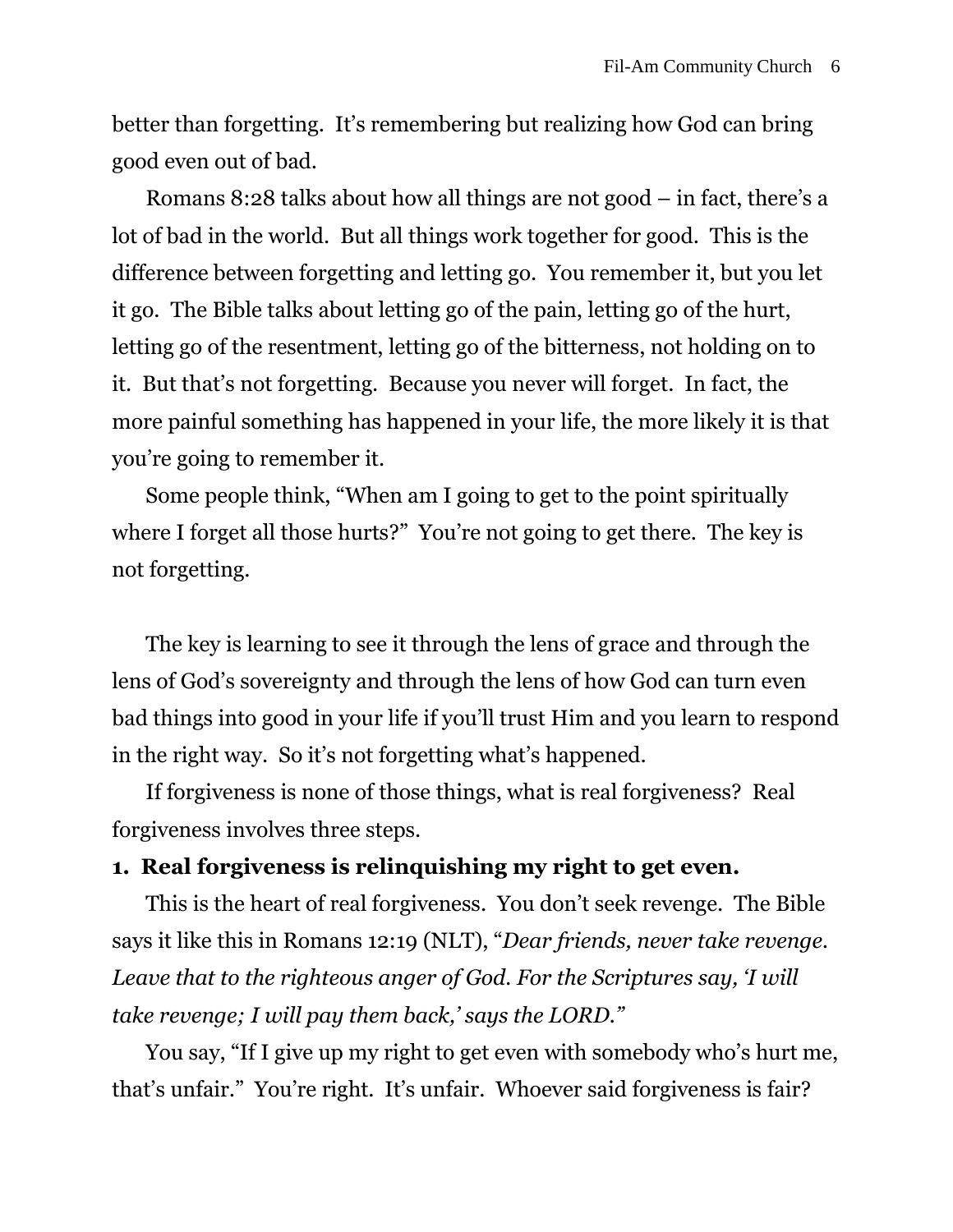Was it fair for Jesus Christ to forgive everything you've ever done wrong and let you go scot-free? Was that fair? No.

The truth is, we always want justice for everybody else, but we all want forgiveness for ourselves. When it comes to somebody else, it's not fair. But we don't want God to be *fair* to us, though. We want God to be *gracious* to us. The Bible says I relinquish my right to get even.

The truth is that life is not fair. And forgiveness is not fair. It's called grace, and God has shown it to you. But the Bible does say this. One day, God is going to have the last word. One day, God is going to settle the score. One day, God is going to right the wrong. One day, God is going to balance the ledger. So you let God settle the score. You forgive so there can be peace in your heart and you can get on with your life, and you leave the justice part to God. Who can do a better job of justice? Who can do a better job of getting even? You or God?

Who has more ways at His disposal of righting wrongs, you or God? The starting point is to relinquish my right to get even.

If you don't do this, you will fall into the trap of bitterness. We have talked about this so many times, but let's review it again. Resentment and bitterness are worthless tools. They're worthless emotions. In fact, they are the most unhealthy emotions, doctors tell us. They will eat you alive like cancer. All the resentment you've got, all the bitterness toward people who have hurt you in your past, it isn't going to change the past.

No matter how much you resent it, it's not going to change the past. All that resentment and all that bitterness and all those grudges you've held are not going to change the future. You cannot change your past with your resentment. All you can do is mess up today. And who do you mess up? You. Many times people hold resentment in their hearts and the other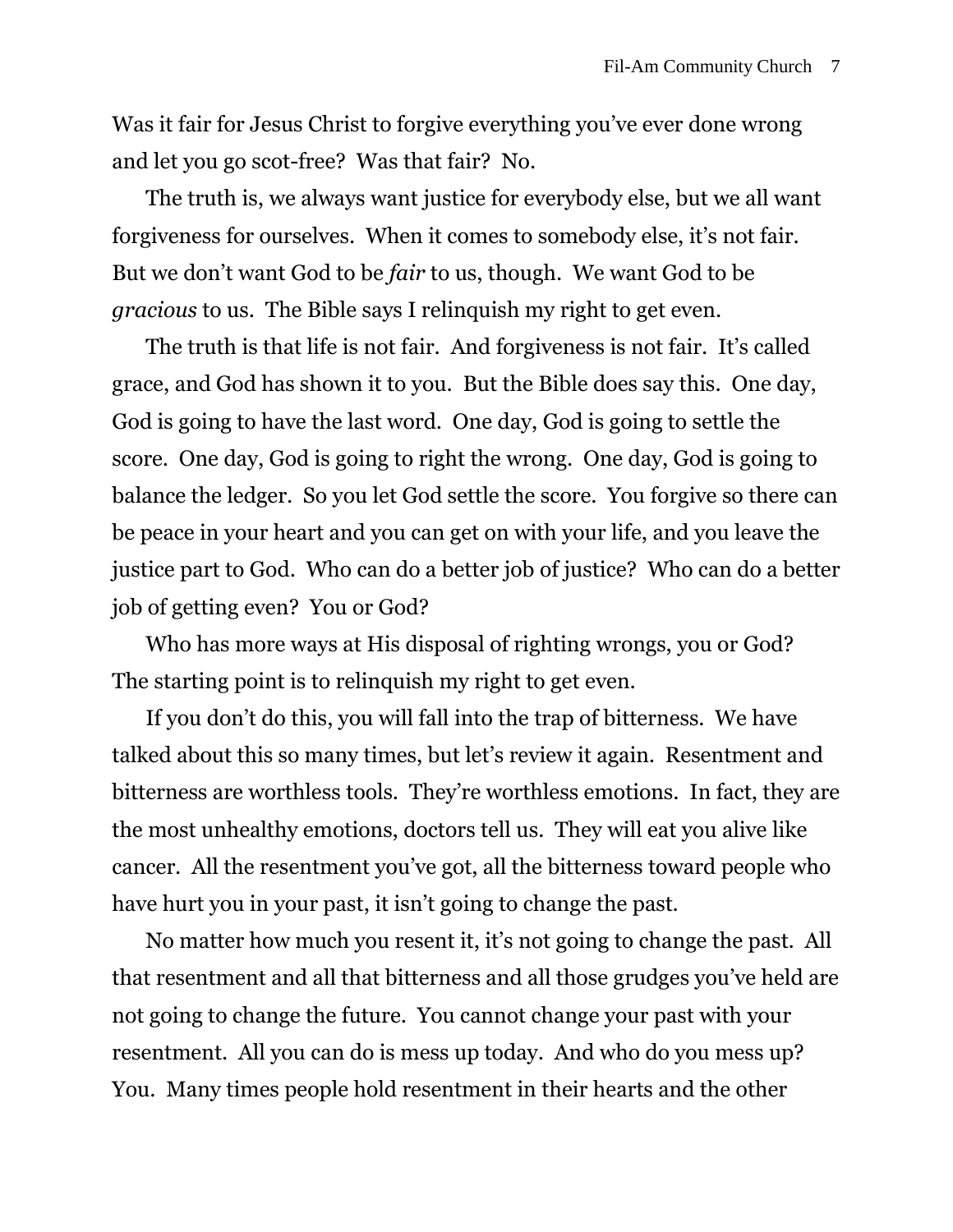people are totally unaware of it. They're going along their merry way, having fun, enjoying life, getting on with the future. And you're the one who's stuck in the past.

When you hold on to resentment, you allow people to continue to hurt you today. And that's not smart. In fact, it's quite dumb. The people in your past are past. They cannot continue to hurt you unless you choose to hold on to the hurt. Why would you do that? Why would you hold on to a hurt that can neither be changed nor controlled? All you're doing is making yourself miserable.

So you relinquish your right to get even. The Bible says this in Hebrews 12:15 (Phillips), *"Be careful that none of you fails to respond to the grace which God gives. For if he does there can very easily spring up in him a bitter spirit which is not only bad in itself but it can also poison the lives of many others."* And resentment can be passed on from generation to generation to generation. You don't just make yourself miserable when you're bitter.

You make everybody else around you miserable too. It is a worthless emotion. So, I relinquish my right to get even.

#### **2. Responding to evil with good.**

The Bible says in Luke 6:27-28, *"Do good to those who hate you, bless those who curse you and pray for those who mistreat you."* Look at those three verbs – "do good," "bless," and "pray for." That's part of forgiveness. You return good for evil.

How do you know when you've genuinely forgiven somebody?

You can pray for God to bless them. You can pray for God to bless their lives. You also understand their hurt. You start seeing their hurt. Hurt people hurt people. When people are hurting inside, they take it out on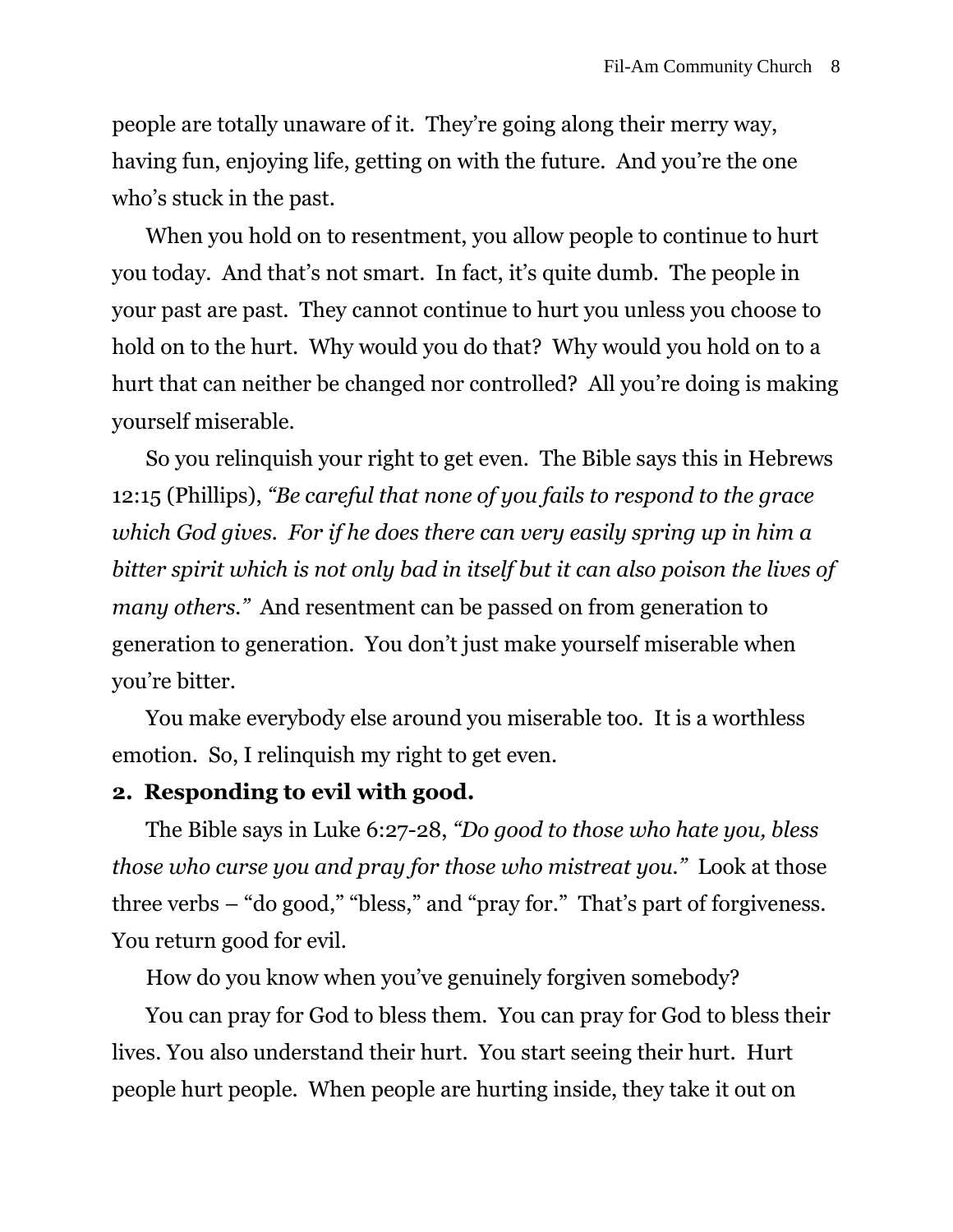others. That parent who hurt you a lot, they were hurting a lot. They were hurting in all kinds of ways. When you learn to forgive, you can not only see your own hurt, but you see their hurt, too. Then you start to understand why they acted in such evil or selfish or hurtful or abusive ways. You can pray for them and pray for God to bless them.

You say, "But you don't know how they've hurt me." No, I don't. And I'm sorry for every hurt in this room. But I do know this: You're never going to get on with your life unless you let it go. Unless you forgive and let it go. Not forget. But relinquish my right to get even and respond to evil with good.

How can I do that? There's only one possible way. You have to be filled with the love of God. You have to be filled with the love of Jesus Christ. Because the Bible says in 1 Corinthians 13:5, that love *"… keeps no record of wrongs."* 

I experienced this myself many years ago. I was in Japan attending a computer training with another Filipino. This guy is a good guy except for his attitude. Let's just say that he had an attitude. I wanted to avoid him but I couldn't because we went to the same training room and were assigned to seat together. As weeks passed, my dislike for him grew more and more. I prayed to God to take away the bitterness but it was still there. So, one night I decided to read 1 Corinthians 13 and meditated on it. God gave me his peace. But the next day when I saw him, I wanted to avoid him again. So, that night, I went back to 1 Corinthians 13. And God gave me his peace again. And this went on for several weeks until I decided to talk to him and our relationship improved after that.

When I'm keeping record of wrong, I'm being unloving. On the other hand, when I let it go and I bless those who hurt me, then that means I'm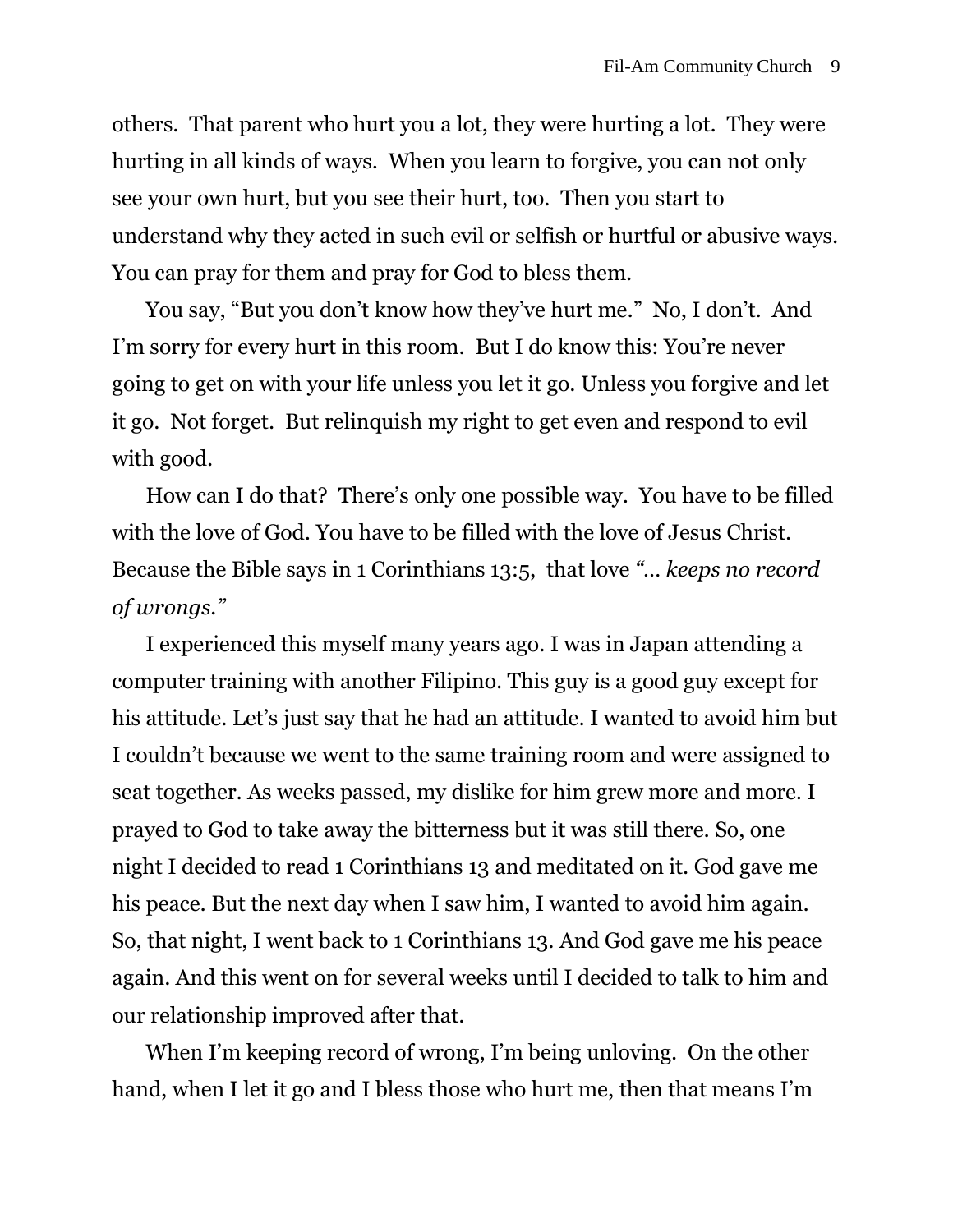filled with love. You say, "I can't do that!" You're right. You can't. That's why you need Jesus Christ. There's no way you can have that kind of love on your own. Only the love of God inside of you – filling you – can give you that kind of love.

There's no way you can do it on your own. You have to have Jesus Christ giving you the day-by-day love to forgive.

The third is the hardest of all. I relinquish my right to get even, I respond to evil with good and

### **3. I repeat this process as long as necessary.**

Forgiveness is never or rarely a one-time shot. It's rarely a one-time event. Forgiveness goes on and on and on. How often do I have to do this? How often do I have to keep releasing my right to get even? How often do I have to keep blessing them when they do evil?

Until the pain stops. Until you stop feeling the hurt. And then you'll know you've forgiven them. *"Peter asked Jesus, 'Lord, how often should I forgive someone who sins against me? Seven times?' 'No,' Jesus replied. 'Seventy times seven.'"*

What's going on here? Peter thought he was being pretty magnanimous. In Jewish law, you had to forgive a person three times. And after you'd forgiven them three times, that was it. You didn't have to forgive them any more.

So Peter asked, "How often do I have to forgive somebody who hurts me? How often do I have to forgive my brother?" It may have been his real brother. How often? He's thinking, "The law says three times. How about if I double it, and add in one for good measure. Seven times?"

And Jesus says, "Wrong! You're not even close! How about seventy times seven." He's saying "To infinity and beyond! You just keep on doing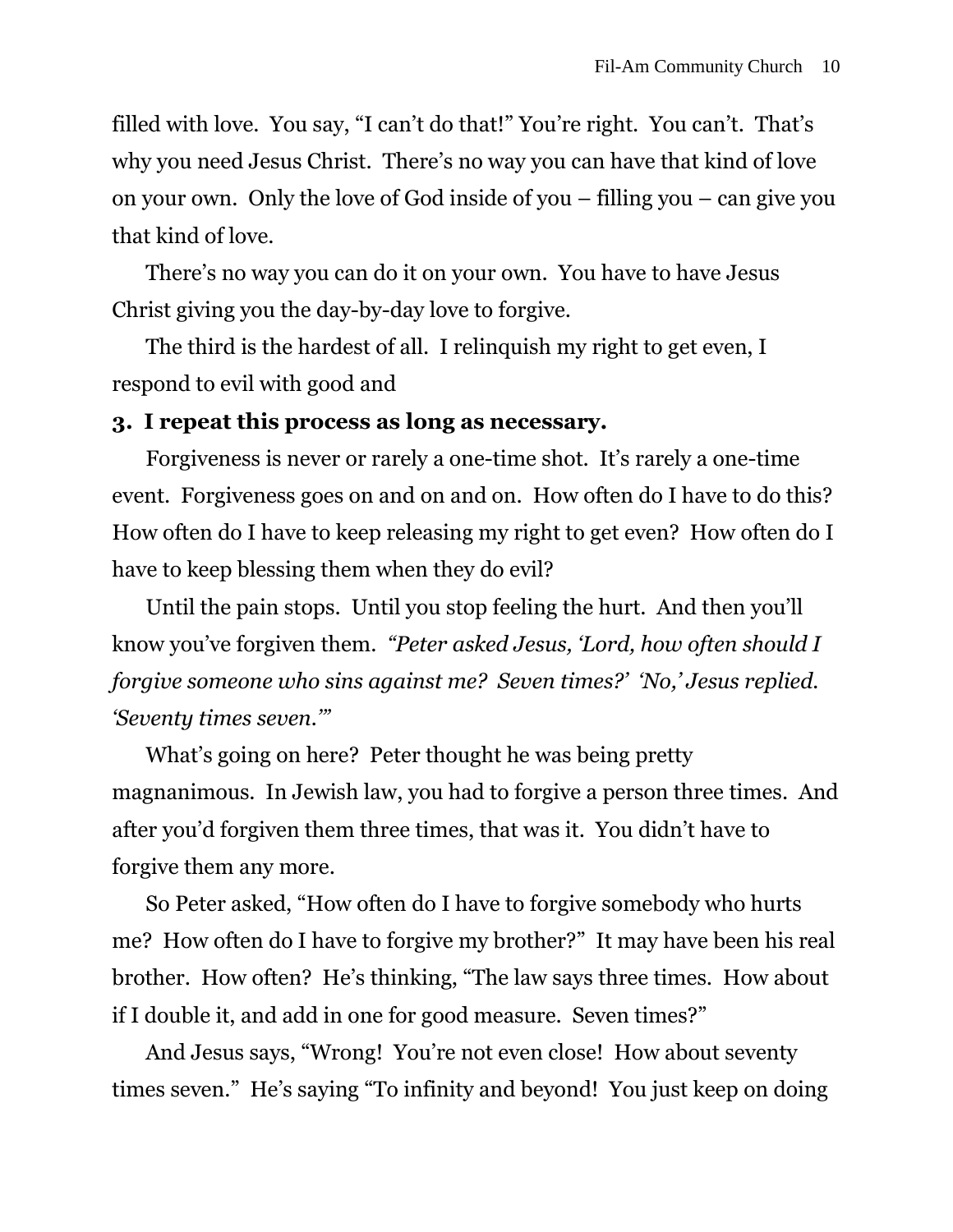it. You just keep on forgiving. How do you know that you've let it go? You just keep on doing it until the pain stops. Every time you remember that hurt, you make a willful choice in your mind and say, "God, they really hurt me." You don't minimize the hurt and say it wasn't a big deal. It was a big deal, and that's why you still remember it. "God, they hurt me, and it still hurts.

But I am choosing, because I want to be filled with love and not resentment, I am choosing to give up my right to get even, to seek revenge, to wish bad on that person.

I am choosing to bless them who hurt me. God, I pray You'll bless their life. Not because they deserve it. They don't. I don't deserve Your blessing either, God. But I pray that You'd show grace to them like You've shown to me." You keep on doing it until you know you've released them.

There's a line in a song that says, "We can't just trust our feelings. We have to stand in the Lord." That's the only way you're going to get past this forgiveness barrier. You say, "I don't feel like forgiving." Who does? Nobody ever *feels* like forgiving. You do it because it's the right thing to do, and you do it to get on with your life. We have to stand in the Lord. VIDEO

What is the secret of genuine forgiveness? Remember how much I've been forgiven. That's the secret. Remember how much I've been forgiven by God. I remember what it cost Jesus Christ to forgive me. All the things I've done.

I'm not spotless. I'm not blameless. I've hurt a lot of people in my life. And so have you. Colossians 3:13 says, *"Remember the Lord forgave you so you must forgive others."* God has forgiven you, so He expects you to forgive those who have hurt you.